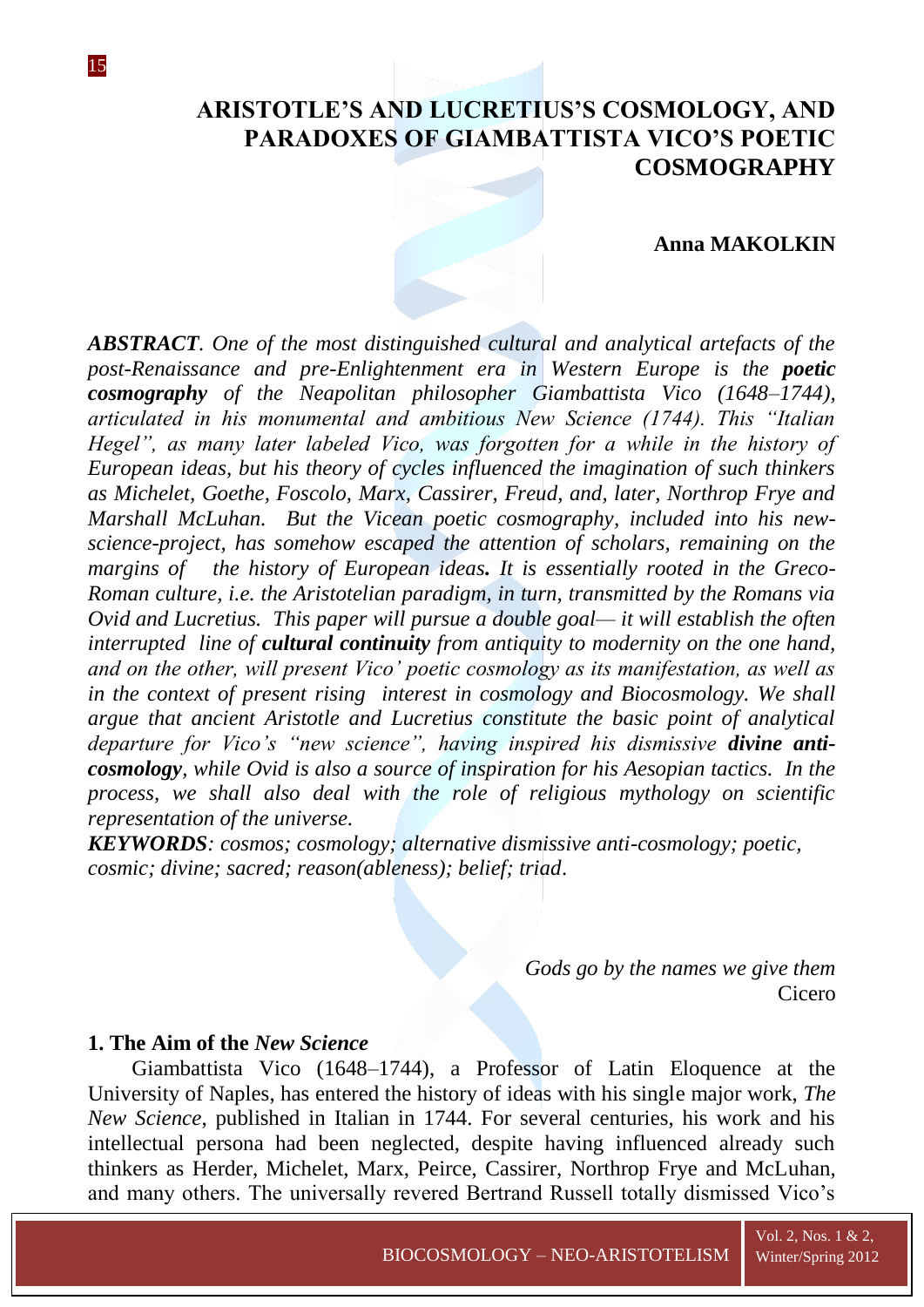work as a "mixture of various ingredients that are not properly distinguished" (1959, p. 207). And yet, the ingredients of the Vicean intellectual prescription are quite obvious – they are the towering Greek thinker Aristotle and no less impressive Roman poet-philosopher, Lucretius. Those are not only the major "distinguishable ingredients" of the Vicean model of the civilized human world and cosmos, but also the basic analytical fundamentals of the entire Western culture, revived and re-edited in the post-Renaissance period.

Drawing on the re-translated Aristotle in the  $17<sup>th</sup>$  and  $18<sup>th</sup>$  centuries, Giambattista Vico made an attempt of offering some allegedly new paradigms for improving the understanding of the universe, human place in it and Being in general. He envisaged his "new science" become the new model of analysis, new look on history of human evolution, civilization, new vision of humankind and her place in Cosmos. Paradoxically, this post-Renaissance man, standing to greet the Age of Reason, oscillated between Reason and Belief, between the analytical conclusions, search for truth and simple surrender to Myth. Having re-discovered in the  $18<sup>th</sup>$  century Aristotle and his materialistic or pagan thought two millennia afterwards, Vico had regrettably betrayed the man of Protagoras (481-411 BC), so much cherished by Aristotle. He had virtually decapitated the man as the "measure of all things," having produced instead an analytical alternative – his **anti-cosmology.** Ironically, in the process, Vico came up with the most brilliantly formulated theory of cycles.

The problematic Vicean cosmology in itself became the best proof of his own theory of cycles which could also explain the phenomenon of human regress, oblivion of the old discoveries, omission of brilliant achievements and forgetting the cultural past, followed by the brief Evrika-moments of intellectual delight. Vico's anti-cosmology, contrasting the Aristotelian cosmology and that of the Roman neo-Aristotelians, is profoundly symmetrical to the -century **cosmological paradoxes** – the vigorous exploration of Cosmos, on the one hand, and the rather flawed reasoning, regarding causes, unity of all phenomena and the role in the humankind in the universe. The  $21<sup>st</sup>$  -century, much like the post-Renaissance era of Vico, is displaying the regrettable symbiosis of the secular, scientific and religious myths.

## **2. Three – the Key-sign and the Building Block in Aristotle and Vico**

Pondering on the structure of the Universe, Aristotle proposed the general model of inquiry and the method of studying nature which was based on Unity and the **Triadic** principle. In his essay, "On Heavens," he wrote, for instance, "three dimensions are all they are"  $(1984, vol. I: 447)$ . This conclusion came to him in alignment with the thought of Pythagoras (580–500 BC) and his followers who held ―that the universe and all that is in it is determined by the **number three**‖ (1984, vol.1:447). Aristotle also stated that ""three" is the first number to which term "all" is applied (ibid). This **triadic** principle will be embraced not only by nearly all scientists, students of nature and scholars, but even by the theologians, advocating the divine mythology and attributing the origins of the universe to a single omnipotent power. Hence, the Holy Trinity in the Judeo-Christian doctrines, triads in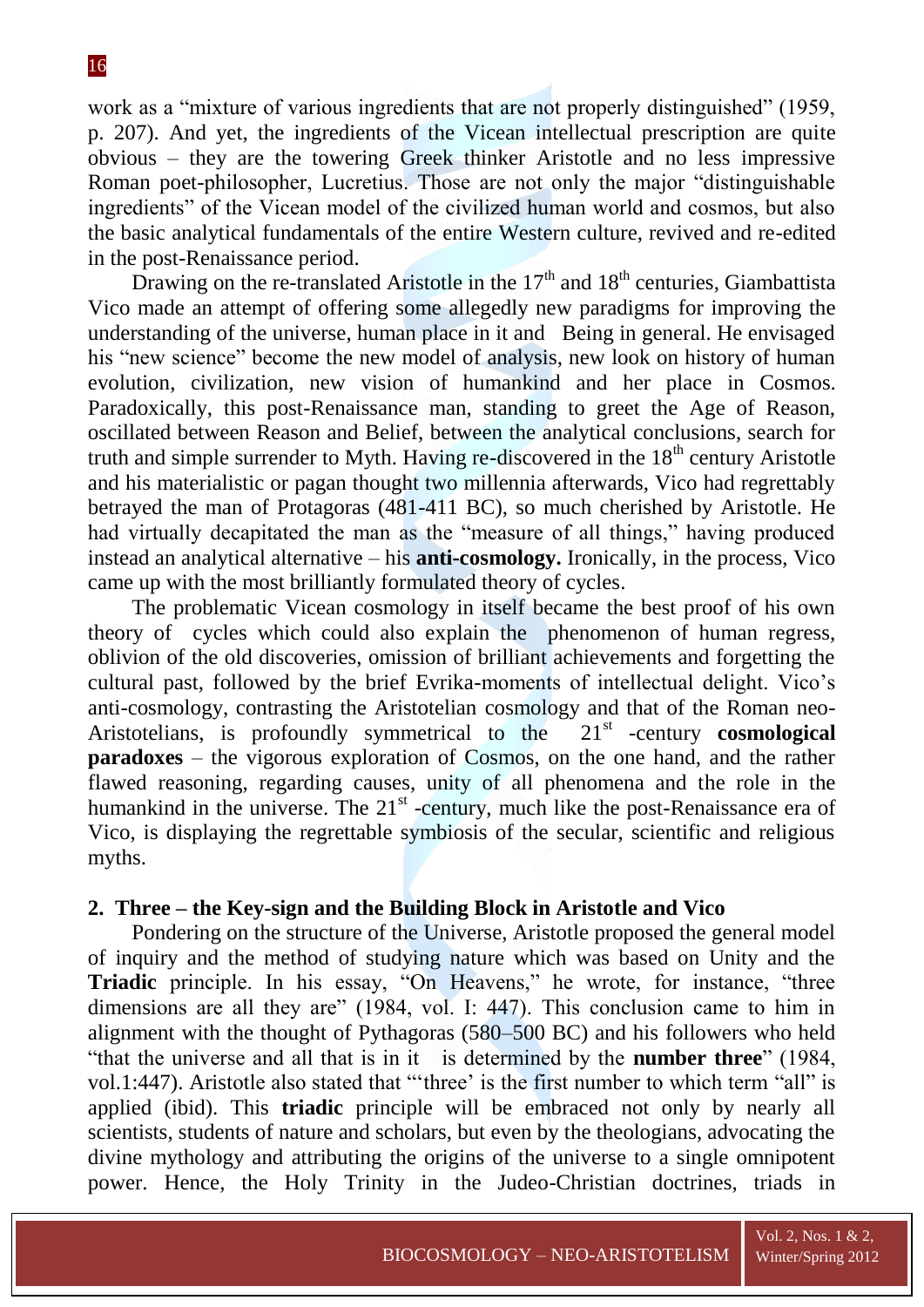Giambattista Vico, firstness, secondness and thirdness in Charles Pierce, the three sources of knowledge in Isaiah Berlin and so on...

Having embarked on his ambitious project and offering allegedly new models of analysis, Vico emphasized the **archetypal triad**, nearly drilling the Pythagorean-Aristotelian principle into all his major categories. Having distinguished:

> three kinds of natures; three kinds of customs; three kinds of natural law; three kinds of government; three kinds of languages; three kinds of characters; three kinds of jurisprudence; three kinds of authority; three kinds of authority; three kinds of reason; three kinds of judgments.

Vico deliberately extended the ancient Greek triads to underscore their value in the post-Renaissance Europe and anticipating the Age of Reason. In the process, Vico, despite his being a modern thinker, exhibited all the universal symptoms of cultural evolution, and unavoidably characterized either by deliberate or unintended amnesia. Unlike Aristotle who paid tribute to Hesiod while discussing the origins of the Universe, Vico chooses to rely on the more remembered Homer. The triad or the **number-three sign** enables Giambattista Vico to emulate Aristotle and laconically re-describe not only the physical, but also the cultural universe, i.e. the order of things in Nature and in Culture. The nature-culture paradigm, more sophisticatedly presented or event implied in Aristotle, is nearly dogmatically drilled by Vico into the cultural memory of his 18<sup>th</sup>-century contemporaries. If it is not a direct inter-textual link to the Greek antiquity, it is, at least, an attempt of secondary transmission via the Roman poet Ovid. Later, in the  $20<sup>th</sup>$  century, Umberto Eco would re-visit the natureculture paradigm in *The Theory of Semiotics* where he would bridge Aristotle, Ovid, Lucretius and Giambattista Vico.

#### **3. Ovidian** *Metamorphoses*

Change or *metabole* is the Aristotelian definition of the change of state "from something to something" but also a description of the possibility that "there can be change of change" (1984, vol. 1, p. 380-81). The Latin poet Publius Ovidius Naso (43BC–18AD) utilized his model in his own poetic story of change in the universe, the immortal 15-book *Metamorphoses*, long forgotten and resurrected in the 11<sup>th</sup> century, the time of the early Renaissance. Then it became popular later, during the High Renaissance. The Church, disapproving of Ovid's immortality and his pagan thinking, could not stop poets in the cathedrals from emulating the glorious Roman poet. Thus, later, the Church fathers use another tactics – they seized upon the Ovidian **divine cosmology** to reinforce their own creed and domination. The English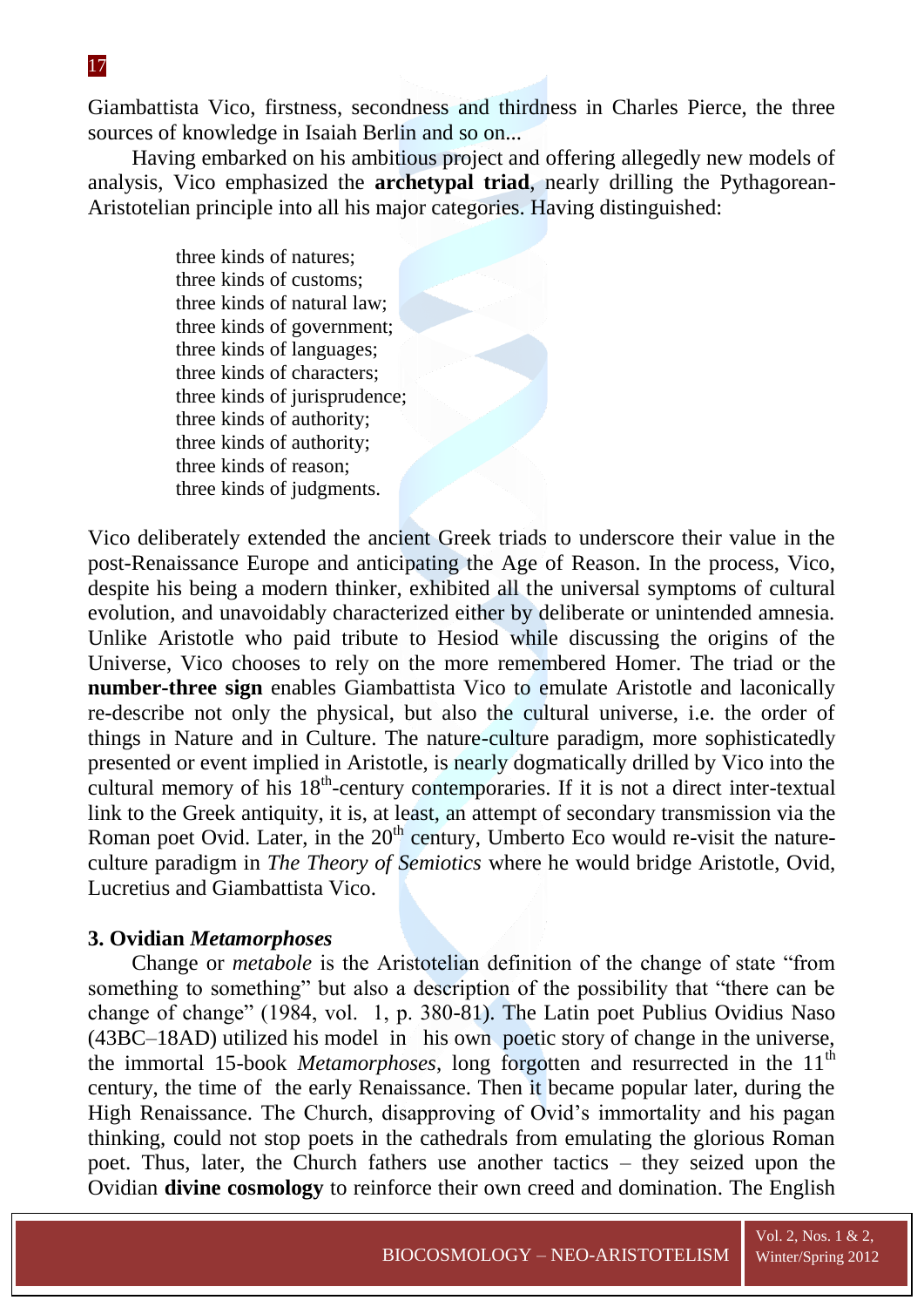―Ovidian Age,‖ as per Margaret Drabble, came with Chaucer, Marlowe, Spenser, Chapman and, finally, Shakespeare who were all indebted to Ovid (1985, p. 726). Ovid, who inspired many, imagined the history of cosmos and man in this grand historic poem. Having had a profound impact on generations of European writers and thinkers, he had also impressed Vico. In fact, one could even trace the Vicean theory of cycles and his idea of ages both to Aristotle and Ovid.

Ovid imagined and idealized the first, allegedly, idyllic golden age of Man when harmony, happiness and peace reigned without army, weaponry, law and literacy. Then he invented the silver age that followed first, marked by the appearance of the four seasons which would enforce the **cyclical permanence of changes**. The next age that followed, according to him, was the age of hard iron, the time of invention of weapons or when "modesty and truth fled the Earth" (Ovid 1915, P. 12). Ovid designed this age to be the time of making gods "take seat in Heaven" in order to bring about some order at time of human chaos and savage state. His gods are a product of human imagination, luxury of existence rather than creators of the universe. Nearly eighteen centuries after Ovid, Giambattista Vico presented to the world his triad of ages – the age of spear with the silent men, the heroic age and the age of *fantasia.* The symmetry is more than striking. Vico distinguishes the three principal actors – gods, heroes and men. Having accepted the basic Aristotelian triad and appropriating Ovidian three ages, Vico, nonetheless, unlike both of them, entrusts Gods with the creation of things in the physical and cultural Universe, having thus constructed his own **dismissive divine cosmology**. A distant receiver of Plato, Aristotle and Ovid's *Metamorphoses*, Vico leaned more towards the Ovidian divine mythology which he completely adjusted to his society that had witnessed the barbaric public burning of Giordano Bruno and condemnation of Galileo.

## **4. The Revolutionary Cosmology of Lucretius –** *De Rerum Natura*

Lucretius Titus Carus (99–55 BC) had authored his most blasphemous De Rerum Natura around 50BC, the time of the most vicious battle for Belief and spread of Christianity throughout the Mediterranean. Anticipating the rise of religious fanaticism and standing on guard for secular civilization, the clearly thinking Roman expounded in this grand and the longest European poem strict materialism, condemning religions of the past and future. If most ancient Greek materialist thinkers wrestled with the divine pantheon, including Aristotle's mentor Plato, Lucretius, along with the Roman thinkers, provided the **analytical continuum** to the "process of separation and differentiation," initiated by the Greek tradition. For instance, Cicero (106–43 BC) reminded in his *Nature of Gods* how Protagoras (483– 410 BC)

> was banished by the Athenians from the city and its territories, and his books were publicly burned because these words were in the beginning of the treatise concerning the Gods: "I am unable to arrive at any knowledge whether there are any Gods" (1888, p. 231).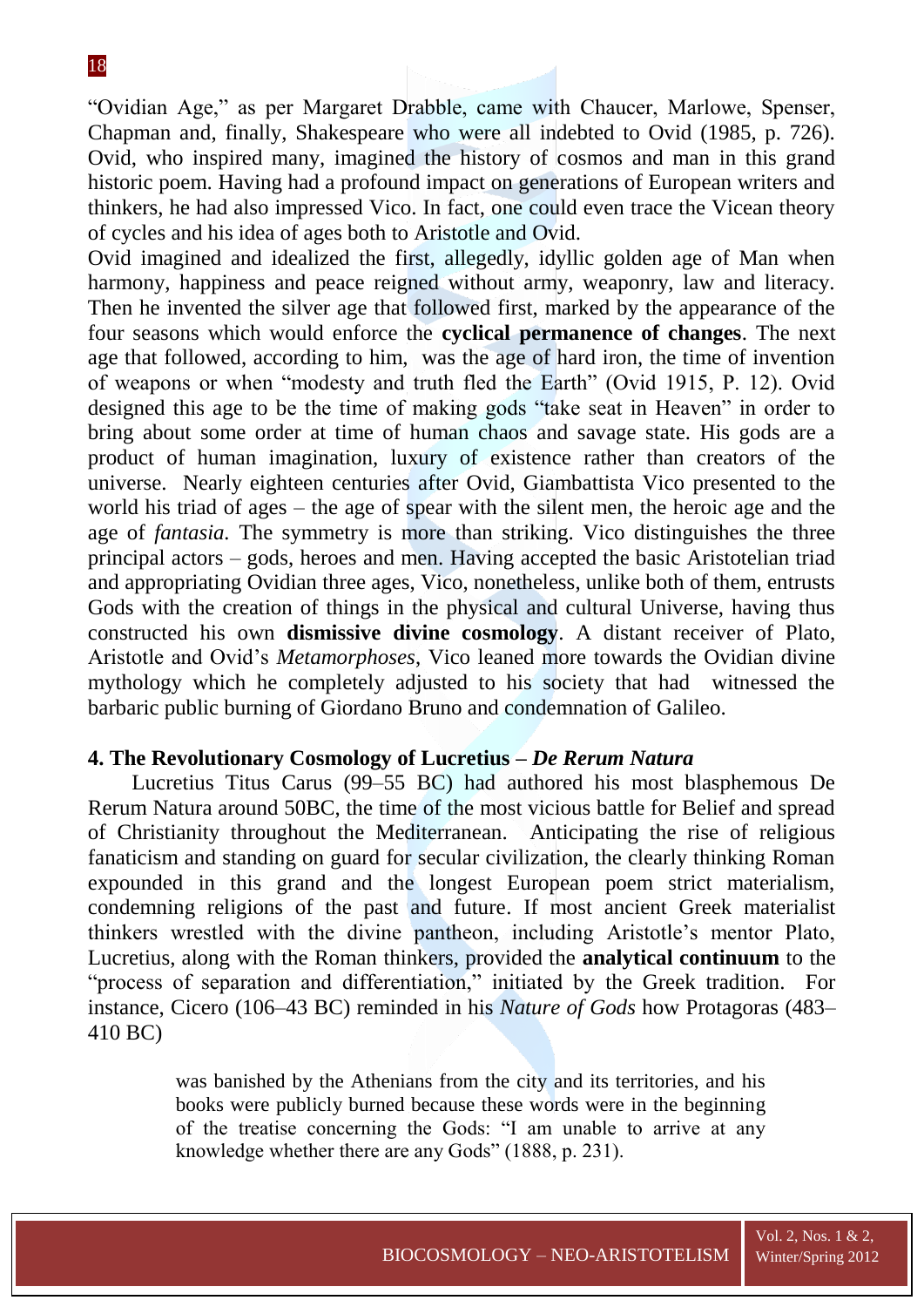Cicero's reference to Protagoras in the Roman context best reveals the essence of the Roman secular society, standing in front of the abyss of its own destruction by powerful religion and the parade of the Religious. The Roman secularism was a brief cycle of Western Enlightenment, later suffocated by the Christian dogma, the clone of the powerful and stubborn religion of the Eastern subjects, and the creators of the **dismissive cosmology**.

Sensing the coming destruction of the pagan Roman Empire, nearly a decade prior to Cicero, Lucretius blatantly condemned religion in his monumental *De Rerum Natura*, the grand ode to materialism, progressive scientific thinking, hymn to Aristotelianism and ,what turned out to be also, a prophetic warning to all Europeans. Millennia after the first adoption of Christianity, many scholars were embarrassed by Lucretius, his bold and passionate denunciation of religion. Nearly four centuries prior to the official adoption of Christianity by Emperor Constantine, Lucretius dared to utter:

> Religion breeds Wickedness and that has given rise to wrongful deeds (2007, BookI, p.4)

And so potent was Religion in persuading to do wrong Sooner or later, you will seek to break Away from me [implied: thinker, poet] (2007, Book I, p. 5).

His poem is the greatest poetic explication of Aristotelianism, his cosmology, theory of sciences, such as medicine, physics, astronomy, culture and interconnectedness between Nature and Culture. In this poem, Lucretius reiterates that "the nature of the mind is at least **threefold**" and that "nature begets creation" and, moreover, that "the mind is physical" (2007, Book II, p. 47; 77; 79). Every line of this longest poem in European literatures is a sacred reaffirmation of the early ancient Greek materialism, late ancient Roman neo-Aristotelianism and secularism. Lucretius speaks to us, the neo-Aristotelians of the  $21<sup>st</sup>$  century, reminding about the innate organic unity of the macro and microcosm, as well as that of Body and Soul "who exist only because they are yoked together" (2007, Book III, p. 89).

Book V in the *De Rerum Natura / The Nature of Things*, entitled "Cosmos and Civilization", is particular interest to our forum, reiterating not only the basic cosmological principles of Aristotle, but also tutoring in the future of Cosmology and Biocosmology. Acknowledging the splendor of Nature, Lucretius leads by hand away from **dismissive sacred cosmology**, later imposed by the Eastern subjects of the Roman Empire. Assuming for a moment that "It was the immortals' plan to create the splendid nature of the universe for Man," he then passionately asks:

> Where could gods find A model for creating things – what planted in their mind? The notion of mankind, so that they knew What they undertook

Vol. 2, Nos. 1 & 2,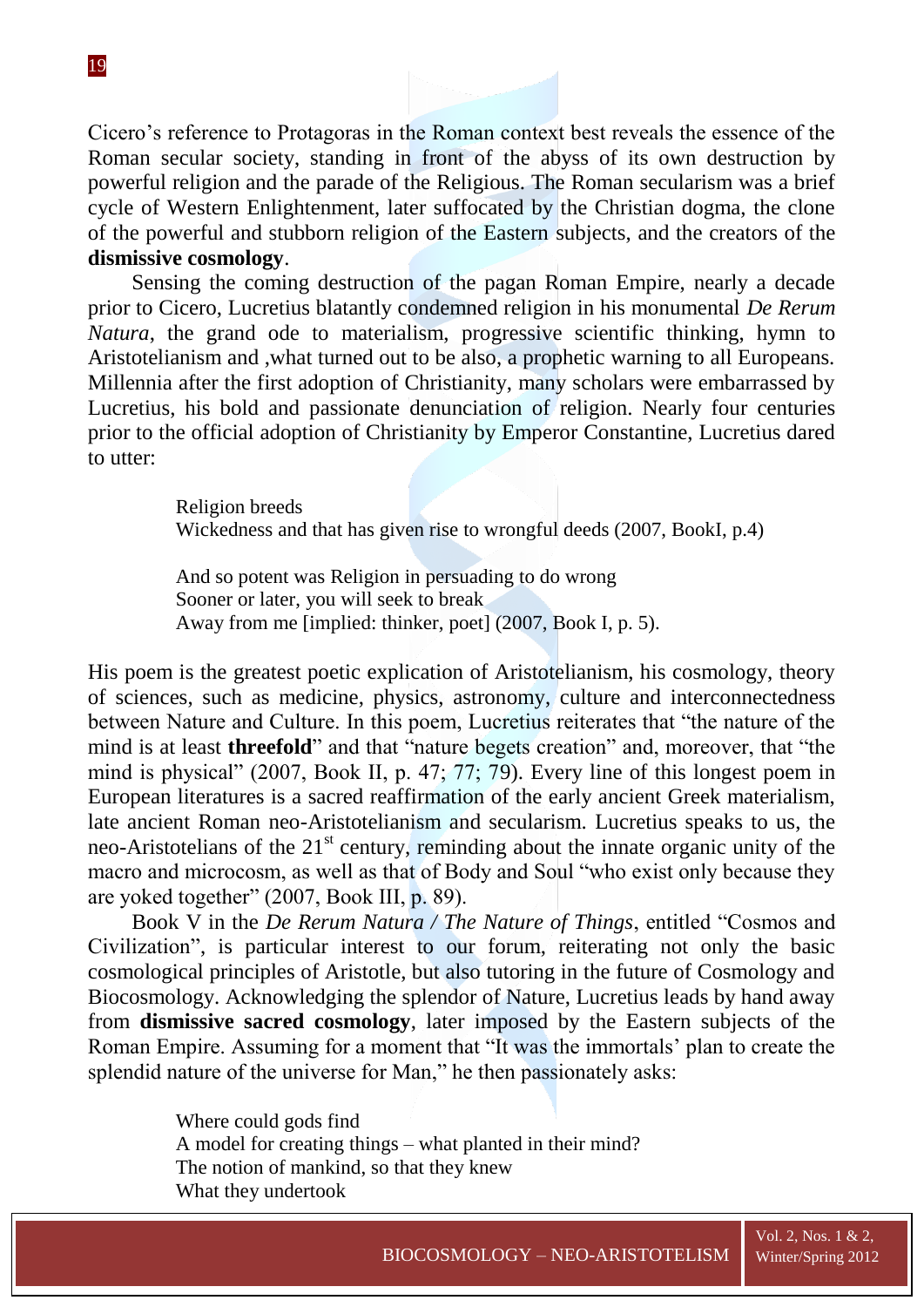To make, and they could picture in Their Hearts how it should look? Unless Nature herself supplied them With the paradigm of creating things? (2007, Book V, p. 152).

Lucretius wisely reminded his contemporaries and forewarned the future generations of the post-Christian thinkers, writers and readers about the primacy of Nature and the well of knowledge it presented and the challenges to Man it contained. With the force of his powerful insight and materialist conviction, Lucretius had most forcefully destroyed all the **false cosmologies** of the religious thinkers of the past and future, urging to acknowledge the inescapable symmetry between Nature and Culture, all the unity between Cosmos and cultural universe of humanity – the paradigm of things created as a model for all other man-made paradigms. *De rerum natura* by Lucretius made the Roman poet the most daring inventor of **comprehensive cosmology,**  towering over the early and antiquity, as well as challenging all the future obscurantist, dogmatic and knowledge-constraining **anti-cosmologies** of the Christian era. Speaking through the ages, Lucretius demolishes the future theological arguments:

> My point – the universe was not created for our sake By powers divine, since as it stands it is so deeply flawed (2007, Book V, p. 153)

Rather than the divine intervention, Lucretius emphasizes human struggle in cosmos:

Nature herself would choke the thorns, Unless by toil and strife Mankind fought back, groaning over Mattock for dear life (2007, Book V, p. 154).

Lucretius paints the most accurate picture of the Universe, the eternally ever-lasting and ever-changing Cosmos, created not for men and not by gods, but for its own sake, to include humans with their talents, their artistic imagination. But his picture of *Natura*, the truth of Being and the boundaries of the possible do not satisfy the god and myth-makers. He was aware of that while writing his most profound poetic cosmological treatise. "The human race is always all ears for a fairy tale," diagnosed wise Lucretius, centuries prior to the official adoption of the Judeo-Christian fairytale. His most ingenious existential formula – "the sum of things" would be later borrowed by the most influential religious thinker, Saint Thomas Aquinas (1225-74) for his *Summa Contra Gentiles* (1261-64) and *Summa Theologica (1265-74).* One could hear the echo of Lucretius's *De Rerum Natura* and its main message even earlier, in the famous Christian neo-Aristotelian, St. Augustine (354-430 AD) who also insisted on the primacy of empirical knowledge in the understanding Nature.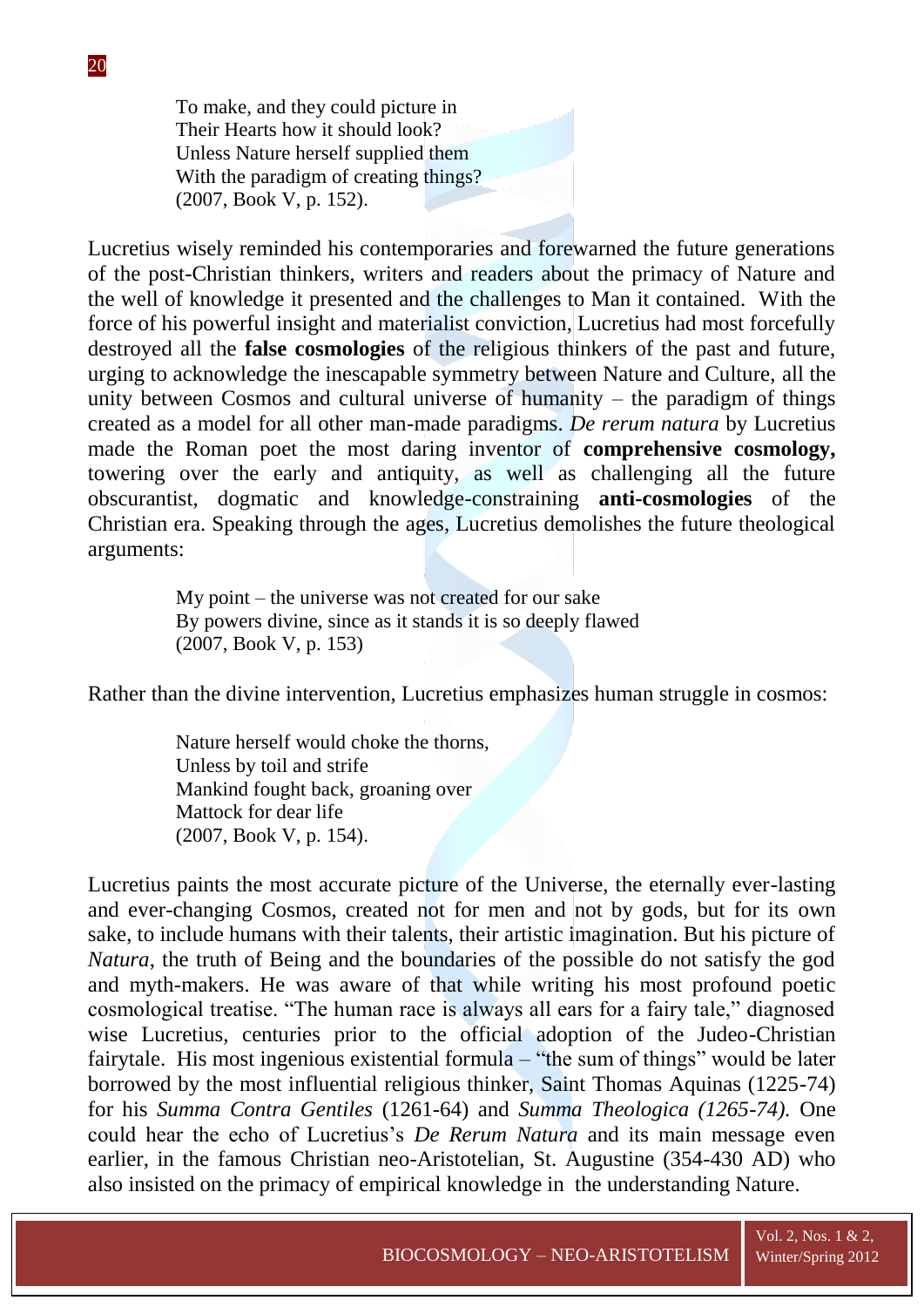Lucretius, an icon of the secular late antiquity, had formulated in the precisely Pythagorean-Aristotelian mathematical style, the entire complex universe, its structure, evolution, as well as the unity of the micro and macro cosmos ( that which outlines the contemporary neo-Aristotelian discourse about Biocosmology, cosmos and human civilization within it, i.e. the interrelationship between Nature and Culture. It was Lucretius who 17 long centuries prior to Giambattista Vico, had outlined the cyclicity in the natural world where "air and water perish, and arise again and grow" (2007, Book V, p. 155). Lucretius had pointed out the paradoxes of the physical existence:

> Because the Earth, as all men know, Is not just the All-Mother, but the common graveyard too, And thus you see the Earth dwindle but Increased, she grows anew (2007, Book V, p. 155).

Lucretius had poetically reformulated Aristotle's change, making the Greek discovery successfully serve the Roman and the later future European civilization.

With his grand poetic insight, Lucretius had also made a most valuable scientific discovery, predicting that even "heavenly bodies are not immune from the inevitable ruin and decay" (2007, Book V, p. 156). Engaging his readers in the scientific debate, he asked his pre-Christian contemporaries," Have you seen that even rocks are conquered by Time's sway?" (Ibid). He scientifically predicts the inevitability of the cosmic death, contrasting the doomsday of the Christian fairytales and revealing the logical end of natural universe. In the new Roman cultural circumstances, Lucretius reinstated the Aristotelian scientific method and his **triad** – the three things that last forever:

> solid in substance atoms; void in between; sum of things or totality of Being within the macro and micro spheres.

Centuries prior to the reign of monotheism and its byproduct and their **dismissive anti-cosmology,** Lucretius cautioned that:

> You must consider there is more than just one reason That explains the skulking moon and the eclipse of the sun (2007, Book V, p. 171).

He demolished the core of the future religious myth, relying just "on the Scriptures" of Democritus‖(460–370 BC) and having provided the formula of **Cosmic Being**, rooted in cycles, changes, **metamorphosis of states**, physical, chemical interrelationships rather than reductionist divine interventions. His works is the cosmology of the enlightened free intellect which humbly acknowledges one's own and **cosmic limitations**. "Nature decries it all," summarizes Lucretius, "and nature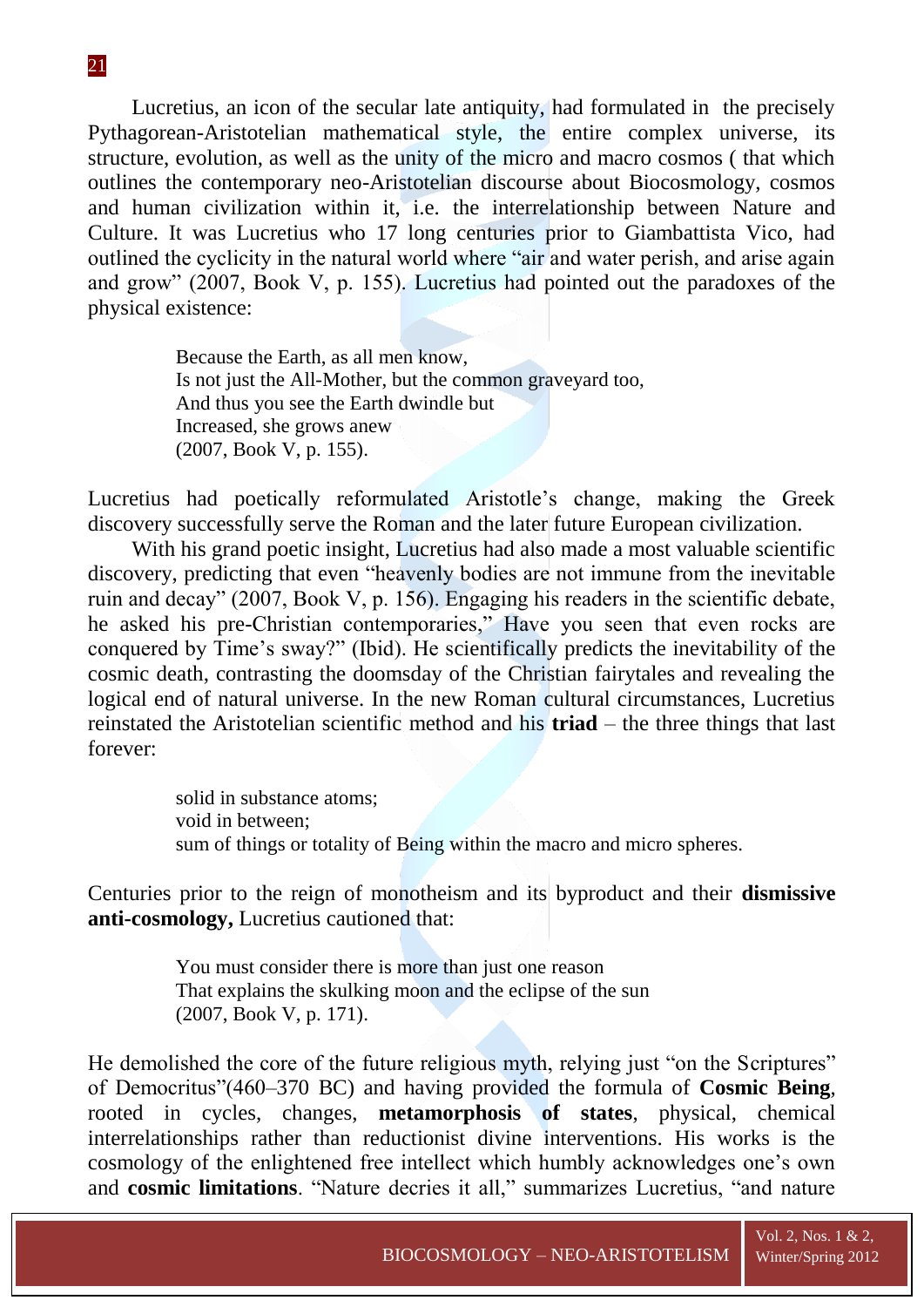itself makes man frightened with its natural might." He asks, "Is it surprising that mortals are suddenly made humble?" Here is his explanation of religions – fear of Natural might. He does not despise the weak believers; he is forgiving those who do not see the complexity, unity, beauty, tragedy and essence of creation and destruction:

> Since it was she made man, and at fixed times made every other Tribe of beast that roisters across the mountainsides, together (2007, Book V, p. 173).

Drawing parallels between Cosmos and its mini-expression in human universe, Lucretius outlined the pattern of human cultural advancement, having labeled it as the Ages of Man and all described in the Book V of his *De Rerum Natura*, called ―Cosmos and Civilization.‖ He argued that all the achievements of men had been "taught by man" to man (and by God!), "step by step, by trial and error, and restless intellect" (2007, Book V, p. 195). Yet untouched by the tyranny of the religious myth and dismissive anti-cosmology, a free Roman designed and offered the universal model of cyclical advancement of humanity and evolution of bios in cosmos.

#### **5. The Sacred Cosmology and the Amnesia Cycle in Cultural History**

It took millennia of trial and error, human sacrifice for ideas to get to the moment of uttering the truth and guessing the True. Aristotle's own freedom of thought and expression had along pre-history of book burning, public executions and brutal punishment for wrong unpopular thinking. The Aristotelian cosmology and general view of natural and cultural processes earned their rightful existence and recognition on the shoulders of banished Protagoras and poisoned Socrates, to be given the second life in ancient Rome, and the third one during the Renaissance.

Three hundred fifty six years prior to the tragic cultural detour of Europeans made starting with the official adoption of Christianity (337 AD) and the ending of the secular Rome, Lucretius sang his Hymn to Man in celebration of the brief cycle of the Roman Enlightenment His Man was the liberated man-thinker, who had "tamed religion with the living ardor of his mind." And during this conquest, and" by his victory Man ascends to God" (E.Bevan, ed. 1927, p. 52). Relatively brief, by the historical measurements, was this secular society or the cycle of free-thinking humanity. The next three and a half centuries, following the appearance of Lucretius's *De Rerum Natura,* had been the pathway of gradual submergence into the waters of the divine, with all the concatenating circumstances that accompanied it. The road to Dante, Machiavelli, Copernicus, Giordano Bruno and Voltaire would be the tragic passage through cultural oppression, obscurantism, ideological tyranny, the absolute reign of the religious myth, **reductionist sacred cosmology** and severe censorship. The free man of Lucretius, the Roman neo-Aristotelian, would vanish into the abyss of prolonged obscurity. The cycle of darkness would last nearly eighteen long centuries, occasionally interrupted by rare shockwaves of free thinking and courageous expression of some.

22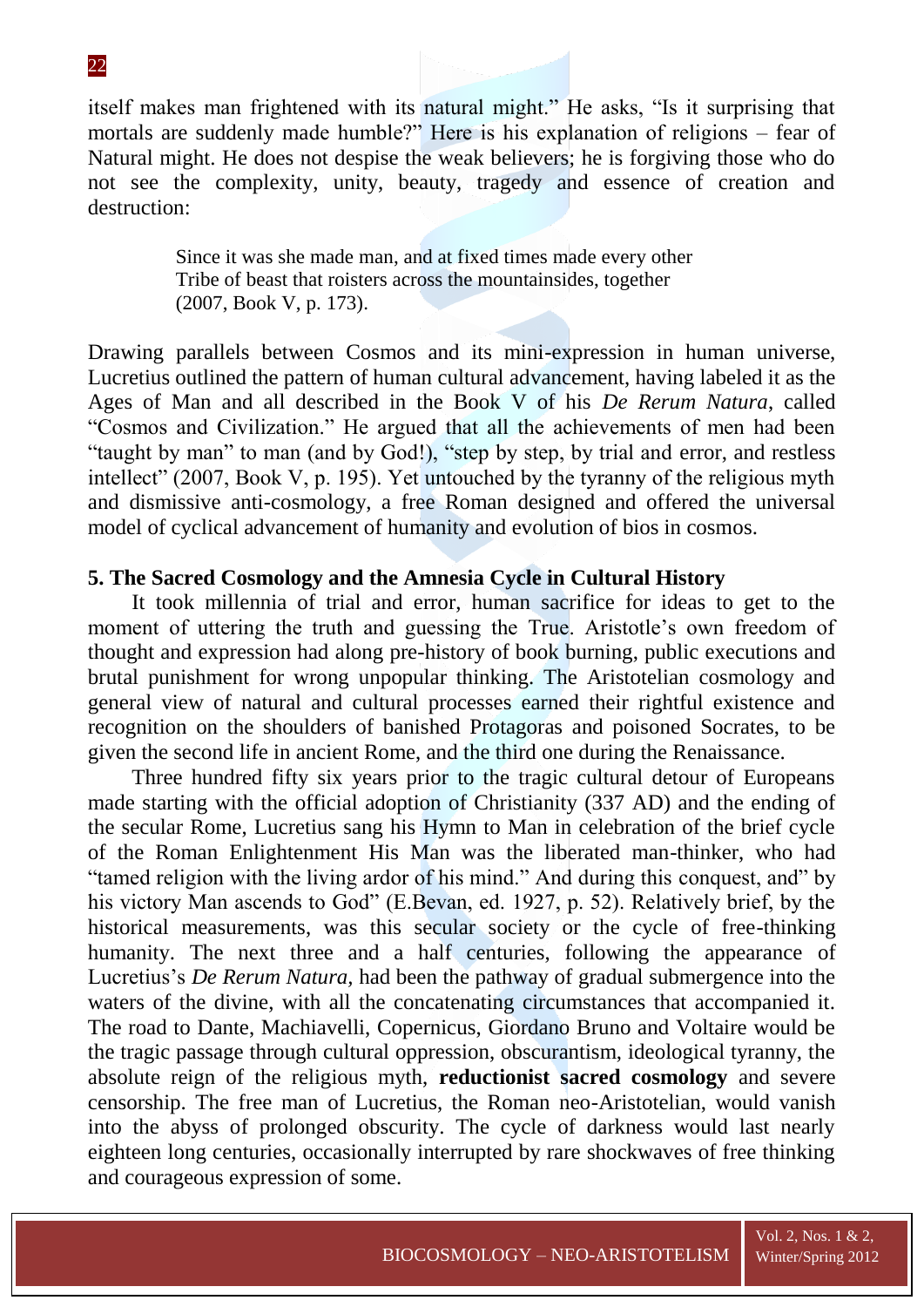For centuries, the discourse about the Universe and cosmos without God was the anathema, and the anti-clerical utterances had been seldom attempted. Niccolo Machiavelli (1469–1527) defiantly embarked on the, rather dangerous for his time, public condemnation of Christianity which he regarded as cultural regress for European civilization. In his view, the adoption of Christianity by Emperor Constantine was a shameful political surrender to the primitive mythology which had stunted the advancement of the entire European continent. All the progressive Roman laws had been abolished, creativity and free thinking suppressed, the scientific discovery arrested – all had brought on the period of cultural amnesia. The recovery from it would be painful and very lengthy, and never complete. Machiavelli's daring defiance of the Church and critique of Myth would be followed by even more repressive actions of the Church. Machiavelli's books would be placed on the notorious *Index Prohibitorum* but, at least, Machiavelli would not luckily share the most brutal fate of Giordano Bruno. The 17-century state of cultural amnesia and "intellectual coma" induced by the Church would gradually subside. The cycles outlined by Lucretius would re-occur in the thought of the most original Neapolitan, Giambattista Vico whose ascendance marks the gradual (although incomplete) recovery from the **dismissive sacred anti-cosmology**.

#### **6. The Vicean Poetic Cosmography – Tribute to Aristotle**

 The poetic cosmography, a significant and rather problematic component of Vico's grand *New Science,* marks the beginning of the recollection of secularism, the cycle of the retrieval of the Greco-Roman past, sifted through the monastic and scholastic theological minds in search of the lost free thinking man. His *New Science* purports to be "the true science" which is the 17th-century antithesis of and the replacement of the entire old metaphysical edifice of the West. However, Vico is reluctant and shy neo-Aristotelian who envelopes his discourse into the defensive and protective religious garb. Relying upon Aristotle's main conceptual arguments and tool of describing the universe, Vico engages his  $17<sup>th</sup>$ -century readers and, yet present, censors into a safe discourse, constructed on a secure post-secular foundation of the three ages: the age of gods; the age of heroes and the age of men. His **triad** is visibly Pythagorean and Aristotelian, but the first component is, either cowardly or tactically sly, surrender to the Catholic Church.

 After the death of Giordano Bruno in 1600, Giambattista Vico wisely deploys the Aesopian tactics. Describing his method of analysis, Vico wisely omits the problematic ancient atheist and materialist Aristotle from the corpus of his sources. He does though mention Plato, Vergil, Hobbes, Grotius, Pufendorf and safely utters that "we must start from some notion of God" whose "light has shed on all men"  $(1961, Book I, p. 58)$ . Vico explains that "this Science must be a rational civil theology of the divine providence"  $(1961, Book I, p. 59)$ . Vico has a choice between Plato and Aristotle, Ovid and Lucretius. He can either explain that the universe is an act of the divine power, or the given **rerum natura**. Not to be discovered as a secular thinker in the post- Giordano Bruno-Italy, he wisely chooses the Aesopian structure of argument.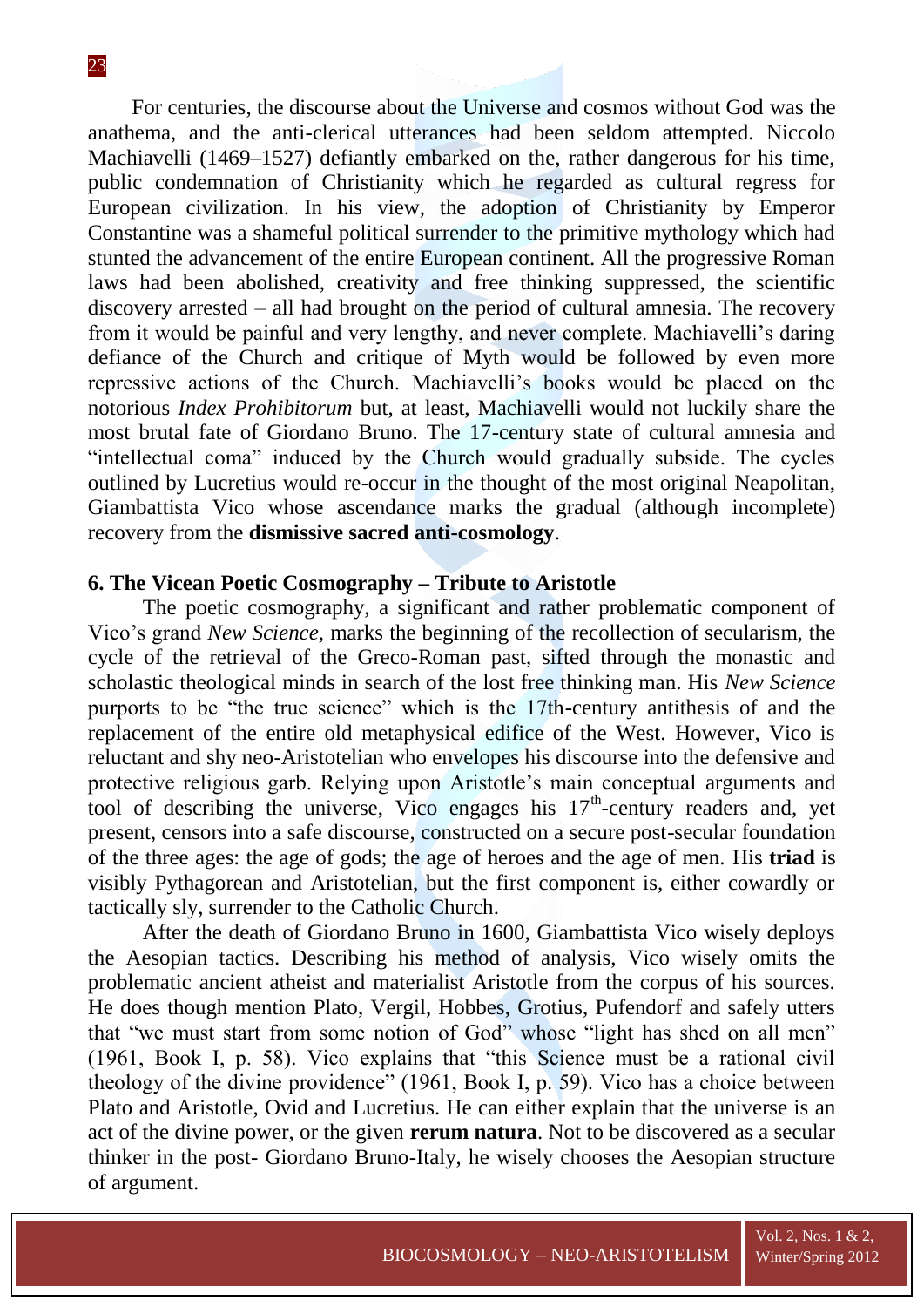Without naming Aristotle and his **cosmological paradigm**, a product of the ancient materialism, Giambattista Vico built his own metaphysical edifice, actually out of the Aristotelian analytical building blocks. Aristotle's *Metaphysics,* if we recall*,* had already provided the genesis of science, having outlined the pathway of human reasoning – from poetry and poetic imagination to scientific postulates. It was poet Hesiod who had helped Aristotle, a physician and scientist to develop his concept of the order of things in the universe. Centuries afterwards, Vico would utter his famous "*tutto e fantasia*"/ all is fantasy, poetry. Unlike Aristotle who had recalled Hesiod in his arguments, Vico, inspired by Homer, would poetically re-describe cosmos and construct a special kind of, the allegedly new, metaphysics (1961, B.II: 74). Here, Vico appears on the 17-century scene as a true Aristotelian. He also states that poetry is "nothing but imitation," alluding to the Aristotelian mimesis without actually naming the real source of his inspiration, i.e. Aristotle who was also the point of his analytical departure.

Yet, if 30,000 Greek gods did not affect Aristotle's convictions and his discourse on Man, society, cosmos and Being in general, Vico, a post-Christian thinker, over two millennia (!) after Aristotle, had trouble speaking his mind freely. Instead, he attempted the impossible – saying things blasphemous to the Church while singing panegyric to the divine power and promoting the **sacred cosmology**. Using the term "natural theogony", Vico, a thinker, leaning towards the revived Aristotelianism, subtly hints about the duality of paradigms – the religious and secular, the co-existence of two solitudes, the theological and non-theological poets, vulgar uninhibited metaphysicians and constrained scientists, living side by side in the post-Christina era. Aware of the Phoenician, Egyptian, Syrian, Assyrian, Babylonian, Chaldean, Greek, Roman and the on-going post-Christian science, Vico was the heir of the long (albeit primitive) philosophical and scientific tradition. He had an entire millennium of history of ideas behind him. As an heir of this rich legacy, Vico could not but condemn the fanaticism of superstition and obscurantist force of religion. It is after Lucretius, from 50 BC, that Vico repeats in the  $17<sup>th</sup>$ century AD the following:

> It was the fanaticism of superstition which the first men of the gentiles, [had been] savage, proud and most cruel as they were, in some sort of restraint by main terror of divinity they had imagined (1961, Book II, p. 134)

## **7. Leaning to Ovid**

But having uttered this in his Book II of *The New Science*, Vico had safely covered it with the anti-censorial blanket of the *Prolegomena*, at the very beginning. His **poetic cosmography** is the most divided discourse — torn between the loyalty to and fear of the Church, the "politically correct" divine cosmology, on the one hand, and his attempt to present the New Science, on the other. Vico shields his free original ideas by the recurrent motifs of devotion to the Church and vulgar censorial protective devices. He has to preach that "all that philosophers produce derived from the authority of religion and the wisdom of the poets" Vico oscillates between the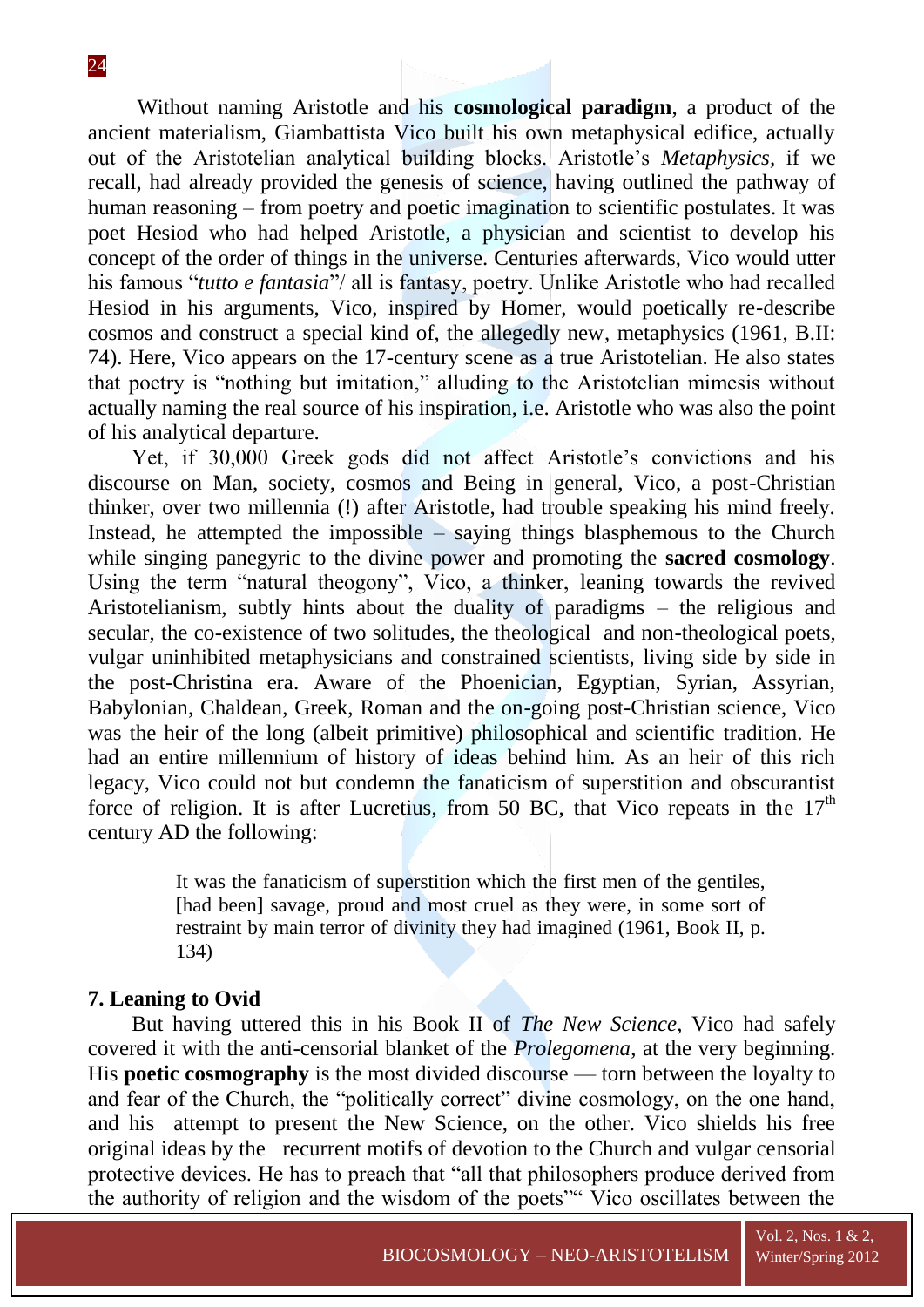free unencumbered cosmology of Aristotle, the thought of, the banished from ancient Athens, Protagoras and his axioms, and the secure official divine cosmology, Lucretius's daring **secular cosmology** and the Ovidian compromise. In the process of delivering his discourse from under the veil of protective devices, Vico even distorts Cicero, never quotes Aristotle directly, resorting to the safe paraphrase. Vico' *New Science* is the most illustrative and convincing testimony of the **cyclicity of human advancement** and of the most ruinous impact of religion, in general, and Christianity, in particular, on the acquisition of Knowledge and on human understanding of the Universe. Could anybody blame Vico, the man who still had a fresh memory of the execution of Giordano Bruno, for his Aesopian tactics of discourse? "Memory is the mother of all Muses," he uttered honestly. The memory of the barbaric burning of man at stake for his allegedly blasphemous ideas as late as in 1600 is definitely the mother of the Vicean elaborately crafted poetic **cosmography-compromise**. It is a skillful discourse of survival in the presence of the most tyrannical **divine omnipotent cosmology**.

## **8. Conclusion**

The Vicean cosmography is a sad attempt of reviving the Aristotelian cosmology and the secular scientific legacy of the Greco-Roman antiquity in the constrained circumstances of the 17-century Christian Kingdom of Italy and Europe. His discourse is an antidote to the dismissive obscurantist pseudo-scientific explanations of the Universe and the anti-cosmology, permitted by the Church. It indeed attests to the cycles of civilization and cultural history – the brief phases of free thinking, succeeded by the prolonged periods of tyranny, obscurantism, hypocrisy, silences, omissions and distortions. The small steps forward, trials and errors, back and force, repeated again and again. It is also the best testimony of the harm inflicted upon human search for knowledge by Christianity and its anticosmology.

#### **References**

Aristotle. (1984). *Complete Works*, 2 vols. Ed. by Jonathan Barnes. Oxford: Oxford University Press.

---------- (1984). "Physics" pp. 315–447, vol. 1, in his *Complete Works*.

----------- (1984). "On the Heavens" pp. 447–572, vol. 1, in his *Complete Works*.

- Lucretius. (2007). *The Nature of Things*. Trans. with notes by A.E. Stallings. Intr. by Richard Jenkins. London: Penguin Books.
- Makolkin, Anna. (2009). *Wisdom and Happiness, with or without God* Toronto: Anik Press.

-------------------- (2009). "The Aristotelian Cosmos – the Source of Beauty, Pleasure and Knowledge" in her *Wisdom and Happiness, with or without God*, pp. 22–34. -------------------- (2009). "Machiavelli's Roman Nostalgia and His Critique of

Christianity" in her *Wisdom and Happiness, with or without God*, pp. 35–65.